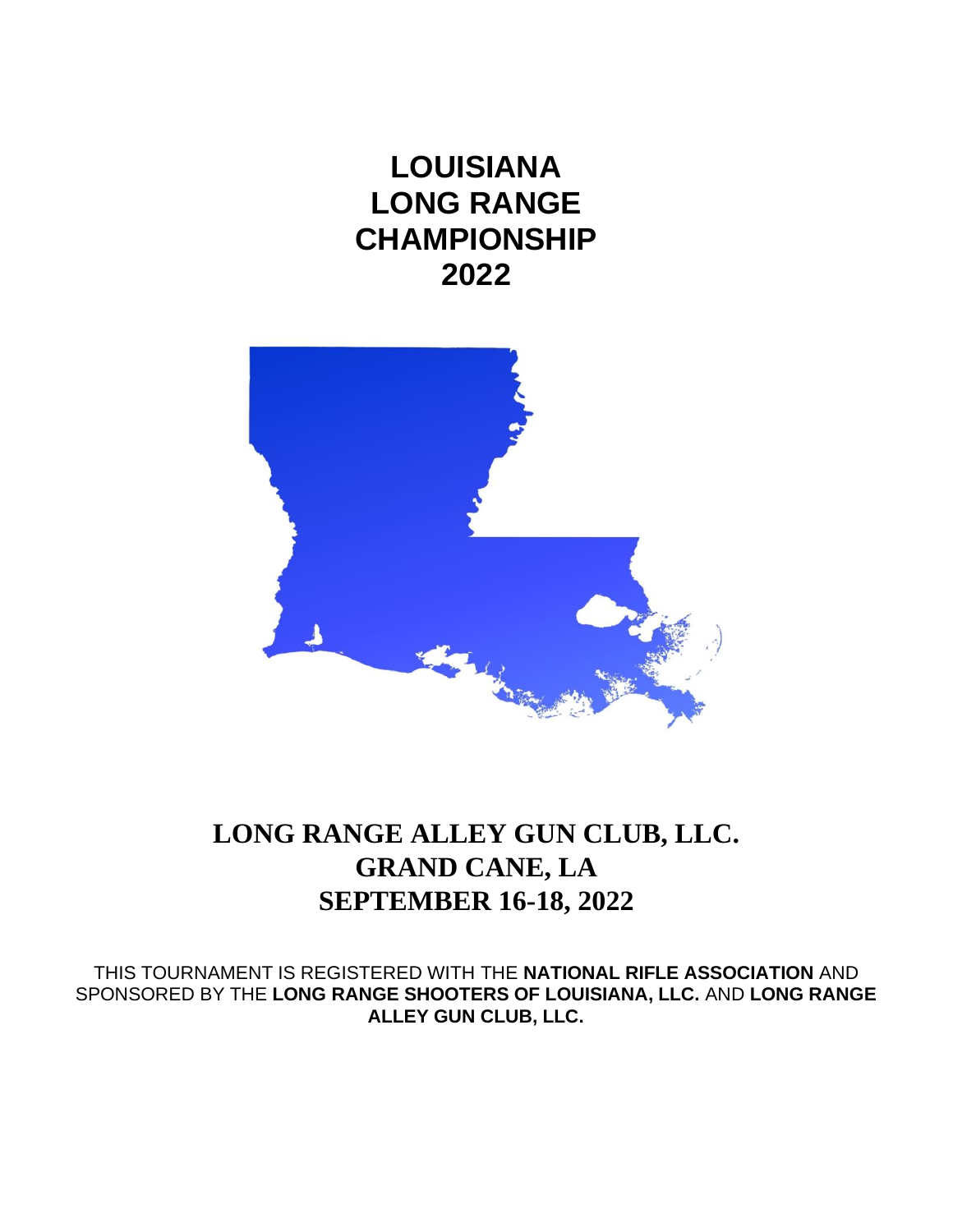### **LOUISIANA LONG RANGE CHAMPIONSHIP SEPTEMBER 16-18, 2022**

This tournament is sponsored by the LONG RANGE SHOOTERS OF LOUISIANA, LLC and LONG RANGE ALLEY GUN CLUB, LLC., registered as such with the National Rifle Association. Matches will be held at LONG RANGE ALLEY GUN CLUB, LLC near Grand Cane, Louisiana.

Tournament officials are:

Registration and entry fees must be received by September 9, 2022. Advance entry is highly encouraged to facilitate computer entry and squadding. A \$10.00 fee will be charged for entries after September 9, 2022. This match is limited to the first 60 entries.

Mail entry form and fees to: **Mahala Gray, 427 Maple Ridge Dr, Bossier City, Louisiana. 71111**

**Range Location:**. 2007 Hwy 5, Grand Cane, LA 71032

**Entry Fees:** *MAKE ALL CHECKS PAYABLE TO:* **LONG RANGE SHOOTERS OF LOUISIANA, LLC.**

| Friday, September 16 |                                    |              | Adult | Junior |                          |
|----------------------|------------------------------------|--------------|-------|--------|--------------------------|
| Match 10             | Two Man Team (40 shot)             | (per person) | \$25  | \$20   | Do not prepay team entry |
|                      | <b>Saturday, September 17</b>      |              |       |        |                          |
| Matches 1-3          |                                    |              | \$45  | \$25   |                          |
|                      | Sunday, September 18               |              |       |        |                          |
| Matches 4-5          |                                    |              | \$35  | \$20   |                          |
|                      | <b>Saturday AND Sunday Matches</b> |              | \$75  | \$40   |                          |

**Team Match Registration:** This is a fired team match. Entry closes 0800 hours on Friday, September 16, on the firing line. Pick-up teams are permitted. Team members must be same category to compete for team awards. PAY TEAM ENTRY FEE WHEN TEAM IS ENTERED. (**Do not prepay team entry fee**).

**Liability Waiver:** All contestants that have not previously done so, will need to fill out and sign a liability waiver from LONG RANGE ALLEY GUN CLUB, LLC. to participate in this championship. This waiver will be sent via email to those that need to fill one out, after receiving your entry form.

**Refunds:** The entry fee will be fully refunded if notification is made before 3 pm on September 9, 2022. Three-fourths of the entry fee will be refunded if notification is made the week of the match. No-shows will not be refunded.

**Daily Start Times:** Matches begin at 0830, pits sealed at 0815 hours.

**Rules:** Current NRA High Power Rifle Rules apply.

**Classification:** NRA classification will be used in all matches. Unclassified competitors will compete in the Master Class. Assigned classifications for High Power or F-Class mid-range will be used if the competitor does not have a long-range classification. Smallbore classification will be used if the competitor does not have a high power classification.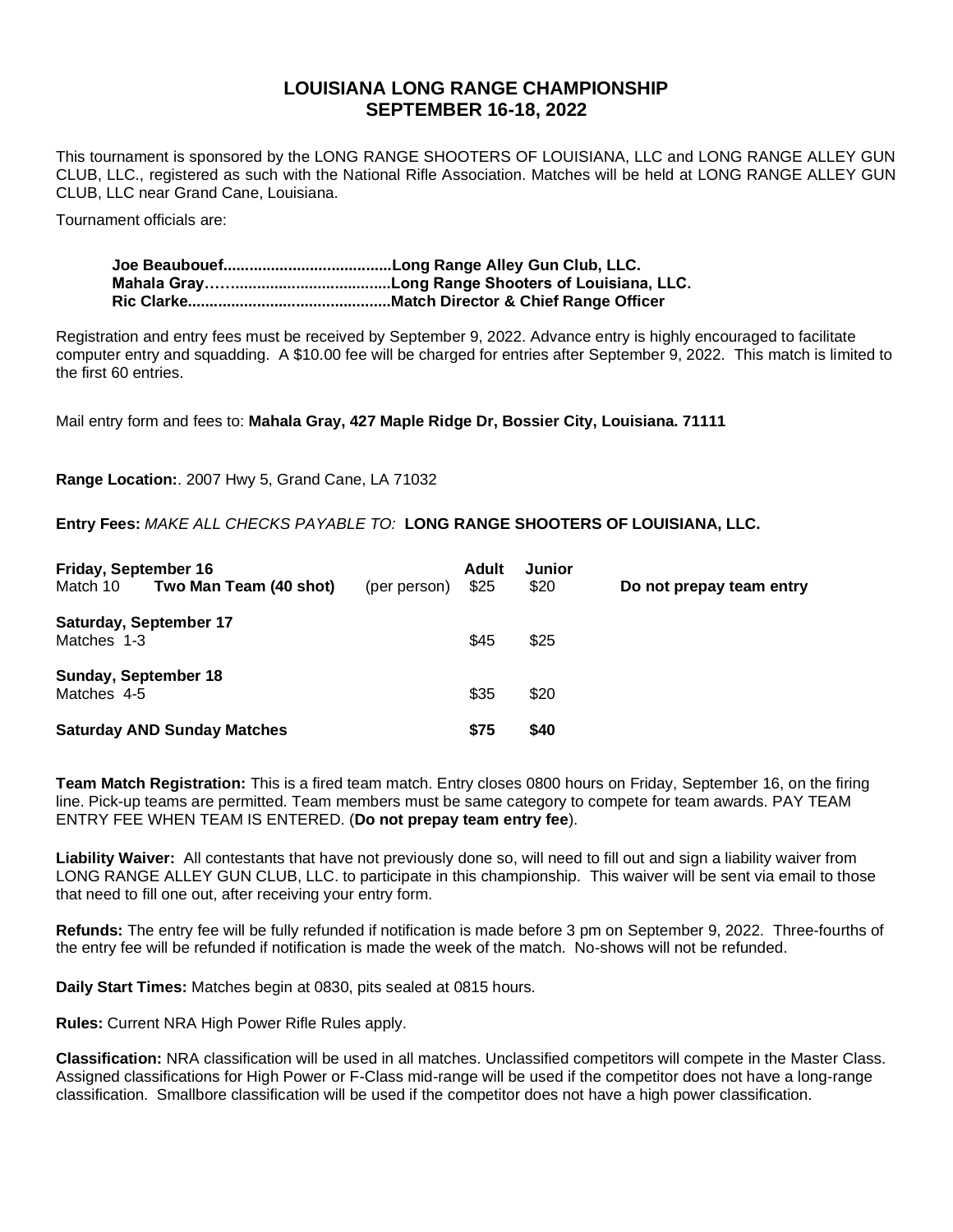**Pit Service:** Each competitor will be required to serve in the pits. **Eye and ear protection is required in the pits, as well as a billed cap**. Seniors or competitors not physically able to pull targets may provide qualified pullers in their place with pre-arranged approval of Match Director. Hired pullers may pull for only one competitor at a time. Be prepared to present documentation per NRA Rules. Children and non-competitors are not allowed in the pits.

**Scoring:** Competitors will score during all matches. Scorecards are to be turned in by scorekeepers following the competition of firing of each individual match. A scorer failing to turn in a score card may result in disqualification. Score cards must be signed by both the scorer and competitor.

**Score Card Changes:** Changes or erasures without scorer's initials can disqualify competitor for that match.

**Challenges:** \$2.00 will be charged for each challenge but will be refunded if challenge is sustained. A schedule will be posted of challenge times. All scores and awards are tentative until publication of the final bulletin. Competitors should notify the Statistical Officer of any apparent errors.

**Equipment: F-Class Open**; NRA Rule 3.4(a), **F-Class Target Rifle**; NRA Rule 3.4(b), **Any Rifle/Any Sight (sling)**; NRA Rule 3.2, **Palma Rifle**; NRA Rule 3.3

**Ammunition:** Ammunition will be furnished by the competitor. AP, Tracer, and/or incendiary ammunition will not be permitted.

**Targets:** NRA approved LR and LR-F bulls eye target will be used.

**Safety:** Safety will be paramount in all activities! All rifles will have actions open with clips/magazines removed and an empty chamber indicator inserted into the chamber of the rifle except when on the line during prep period or during firing. Handling of rifles and policing of brass (collection of brass forward of the firing line) will only be permitted at the direction of the Chief Range officer.

**Range Rules:** Persons appearing to be under the influence of alcohol or drugs will not be allowed on the range. Children, juniors and pets must be controlled and shall be the responsibility of their sponsors. Parking will be in designated areas only. Anyone violating these rules will be denied range privileges. Other action may be taken where deemed necessary.

**Awards Schedule:** Trophies/prizes will be awarded to match and class winners. One award will be given per five entries in each category/ class not to exceed three awards per classification. In the event there are less than three competitors in a class, the class will be combined upward. Unclassified competitors will compete in a separate class/category for awards only. Special category awards for: High Grand Senior, High Senior, High Woman and High Junior. A Louisiana Long Range Champion will be awarded for F-Class Open, F-Class Target Rifle, Any Rifle/Any Sight Rifle, Palma Rifle.

**Firing Sequence:** Due to time constraints for range use, firing order of matches may be altered by the Match Director to facilitate an earlier conclusion each day.

#### **Course of Fire:**

#### **Friday September 16 Two Man Team Match**

Match 7 Unlimited sighters and 20 shots for record per team member in 63 minutes @ 1000 yards.

Match 8 Two sighters and 20 shots for record per team member in 63 minutes @ 1000 yards.

#### **Saturday September 17**

- Match 1 Unlimited sighting shots and 20 rounds for record in 30 minutes @ 1000 yds
- Match 2 Unlimited sighting shots and 20 rounds for record in 30 minutes @ 1000 yds
- Match 3 Unlimited sighting shots and 20 rounds for record in 30 minutes @ 1000 yds

#### **Sunday September 18**

- Match 4 Unlimited sighting shots and 20 rounds for record in 30 minutes @ 1000 yds
- Match 5 Unlimited sighting shots and 20 rounds for record in 30 minutes @ 1000 yds
- Match 6 **Grand Aggregate of matches 1 through 5.** (LA Championship is based on Match 6 scores)
- Match 9 **Team Aggregate of matches 7 through 8.** (LA Two-Man Team Championship is based on Match 9 scores)